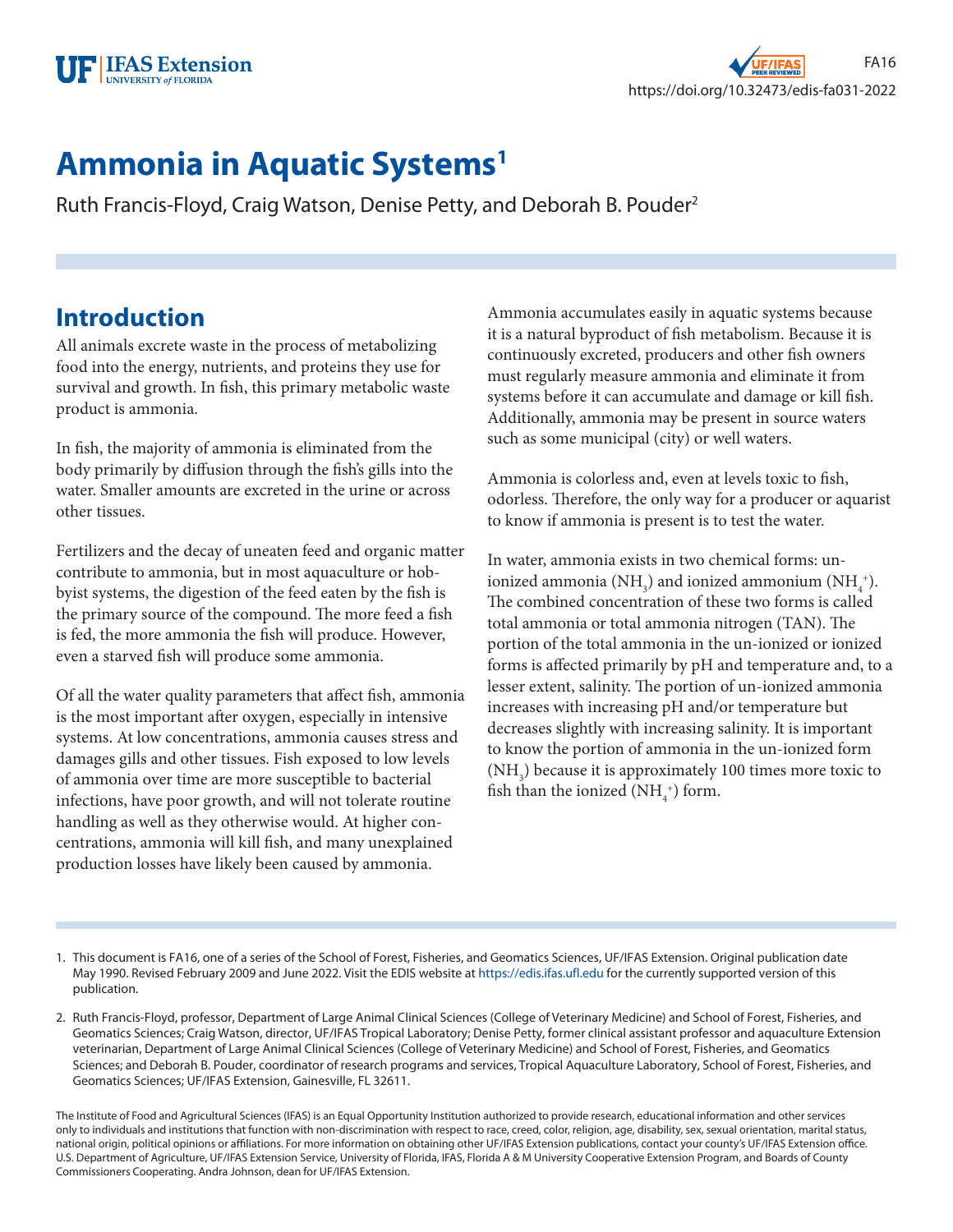# **The Nitrogen Cycle**

A biological process called the nitrogen cycle (or nitrification) eliminates ammonia from water by converting it to a less toxic compound through a series of reactions. The ammonia excreted by fish is converted to a compound called nitrite  $(\text{NO}_2)$  by several genera of bacteria, including *Nitrosospira* and *Nitrosomonas*. As a group, these bacteria are called ammonia-oxidizing bacteria (AOB). Other groups of bacteria, including *Nitrospira* and *Nitrobacter* (and collectively called nitrite-oxidizing bacteria [NOB]) convert nitrite to the much less toxic nitrate  $(\text{NO}_3^-)$ . Nitrification is an aerobic (oxygen required) process that results in the production of carbon dioxide  $({\rm CO}_2)$  and free hydrogen ions  $(H^*)$ , reducing the pH of the water unless sufficient buffers (alkalinity) are present.

In ponds, the nitrification process takes place on the surface layers of the mud/substrate and on plants or other structures where the nitrifying bacteria colonize. In tanks or aquaria, a biological filter ("biofilter"), must be provided as a place where the bacteria can colonize and flourish. A new biofilter requires six to eight weeks to build up sufficient bacteria to effectively reduce ammonia and nitrite levels.



Figure 1. The nitrogen cycle. Ammonia-oxidizing bacteria convert ammonia to nitrite, and nitrite-oxidizing bacteria convert nitrite to nitrate. Nitrate is a less toxic by-product of nitrification and has various fates depending on the type of aquaculture production system. Credits: UF/IFAS

Both groups of nitrifying bacteria (AOBs and NOBs) need oxygen and alkalinity to function. If oxygen levels are not sufficient, the bacteria can stop functioning or die, and ammonia and nitrite levels will increase. Alkalinity (primarily bicarbonate and carbonate) is also used by the nitrifying bacteria. Over time, alkalinity levels in water, particularly in recirculating tank systems, will decrease. At a total alkalinity less than 20 milligrams per liter (mg/L), common species of nitrifying bacteria do not function effectively. Additionally, once alkalinity is depleted, pH of the water can drop significantly and quickly, killing both

fish and nitrifying bacteria. This phenomenon is commonly referred to as "old tank syndrome," though it may also occur in relatively newly established systems with naturally low-alkalinity water.

Nitrite is toxic to fish at levels as low as 0.10 mg/L. Traditionally, nitrate has been considered non-toxic to fish even at levels up to 200 mg/L. However, more recent research is showing nitrate may be more detrimental than previously believed. In natural systems and ponds, nitrate is taken up as a fertilizer by plants, including phytoplankton, so levels typically remain low. In closed systems with little or no water exchange, however, nitrate can accumulate to higher than 250 mg/L. Water changes or separate denitrification systems are needed to remove nitrate from recirculating system water.

### **Ammonia Testing**

All aquaculturists and hobbyists should invest in a dependable water quality test kit. A good water quality management program will reduce fish disease problems, promote growth, and lessen the need for chemical treatments. A water quality test kit will pay for itself many times over, both in numbers of fish saved and increased production.

Most commercial ammonia test kits measure the total ammonia nitrogen (TAN) in milligrams per liter (mg/L), which is the same as parts per million (ppm). Again, it is the un-ionized ammonia (or UIA) portion of the TAN that is more toxic. To determine the UIA fraction from the TAN measurement, the temperature and pH of the water must also be known. At high temperatures and high pH, there is more UIA. Therefore, a good ammonia test kit will include a TAN test, a pH test, and a thermometer.

There are two common types of ammonia test kits, and each uses a different testing method to determine TAN. One is the Nessler's method and the other is the ammonia salicylate method. If formalin or formalin-containing products have been used in the water within 24–72 hours, the Nessler's method will result in a falsely elevated ammonia reading. Use of ammonia binding products and many "water conditioners," such as those used in pre-treating municipal water sources, will also cause false high ammonia readings with the Nessler's method. This method also produces false reactions when used to test seawater. The reagent used in the Nessler's method contains a small amount of mercury that in many states must be disposed of as hazardous waste.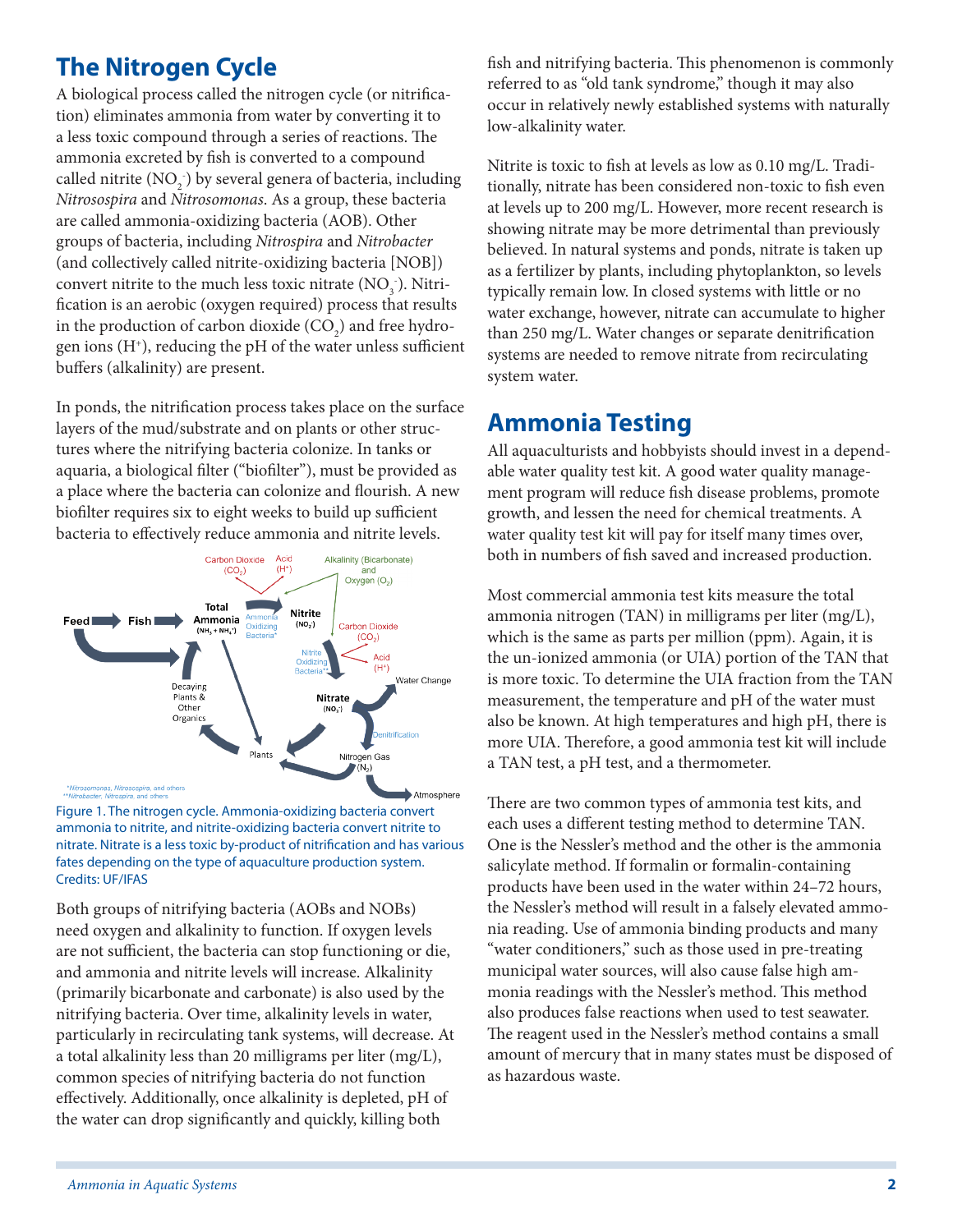The other testing method is the ammonia salicylate method. This method is not affected by ammonia binding products or formalin treatments. The ammonia salicylate method is also more accurate than the Nessler's method when testing ammonia in seawater.

## **When Should Ammonia Be Tested?**

In general, ammonia should be tested once a week in any production system. Ammonia (and other water quality parameters) should also be tested immediately any time fish appearance or behavior changes (including reduced feeding).

If multiple tanks depend upon a common biofilter (i.e., a recirculating system), there is no need to check every tank individually. A good practice is to consistently test the ammonia level in the tank with the highest feeding rate and spot test other tanks from time to time. Although a system shares a common filtration system, there can be some differences in water quality between tanks. If fish show any signs of abnormality, water quality should be tested immediately in that individual tank.

Keep records for all tests and monitor trends. Whenever ammonia is found, increase the frequency of testing until the problem is corrected. As mentioned previously, whenever fish are sick, test the water quality immediately.

Ammonia is likely responsible for more unexplained losses in aquaculture than any other water quality parameter. Because it is colorless and odorless at levels toxic to fish, the only way to know if it is present is to test for it. Fish submitted to a diagnostic laboratory are often tested for infectious diseases (bacteria, parasites, fungi or viruses) only. Even if a water sample is submitted to the laboratory for testing, it provides only a one-time evaluation that provides no insight into past trends. It is the responsibility of producers and aquarists to regularly test the water quality, which is very often the underlying problem. Fish may become sick even weeks after a water quality problem has been corrected, so a single, lab-tested sample cannot be used to fully evaluate the water quality effect on a fish disease problem.

# **Interpreting the Ammonia Test**

In healthy ponds and tanks, ammonia levels should always be zero. Presence of ammonia is an indication that the system is out of balance. Therefore, any ammonia in a pond or tank should alert the producer or aquarist to examine system management and to start corrective measures.

To determine UIA, three tests must be performed: TAN, pH, and temperature. Once these three parameters are measured, the fraction of UIA can be calculated using a multiplication factor found in Table 1. Find the measured temperature on the top row of the table and the measured pH in the left column. The number at which the appropriate column and row intersect in the table is multiplied by the measured TAN to give the UIA in mg/L. If temperature or pH falls between values on the table, round up to the next highest value to determine the "worst case scenario" because higher pH and temperature result in more UIA. This calculation is summarized in Figure 2, and an example is given in Figure 3.

Step 1. Use a water quality test kit to measure total ammonia nitrogen (TAN).

Step 2. Measure the water temperature.

Step 3. Measure the water pH.

Step 4. Using Table 1, find the measured water temperature in the row across the top. Follow the column down until it intersects with the appropriate pH. This number is the fraction of ammonia in the un-ionized form.

Step 5. Multiply the TAN (Step 1) and the fraction (Step 4) to determine the amount of un-ionized ammonia in mg/L (ppm).

Figure 2. Step-by-step guide to calculating un-ionized ammonia. As UIA approaches 2.0 mg/l, fish will begin to die. Credits: undefined

- Step 1. TAN measured with a test kit is 1.0 mg/L.
- Step 2. Water temperature is 73°F.
- Step 3. Water pH is 8.0.
- Step 4. The multiplication factor from Table 1 is 0.0502. (This is where the pH in the left hand column intersects the temperature listed across the top of the table. Remember to round up if pH or temperature falls between values on the table.)
- Step 5. TAN x factor from Table  $1 = 1.0$  x 0.0502 mg/L = 0.0502 mg/L UIA.

Interpretation - The un-ionized ammonia (UIA) present is 0.0502 mg/L. This level is high enough to cause some gill damage. If UIA is allowed to increase, the fish will be under considerable stress. Figures 2 and 3. An example of how to calculate UIA using the factors in Table 1.

Credits: undefined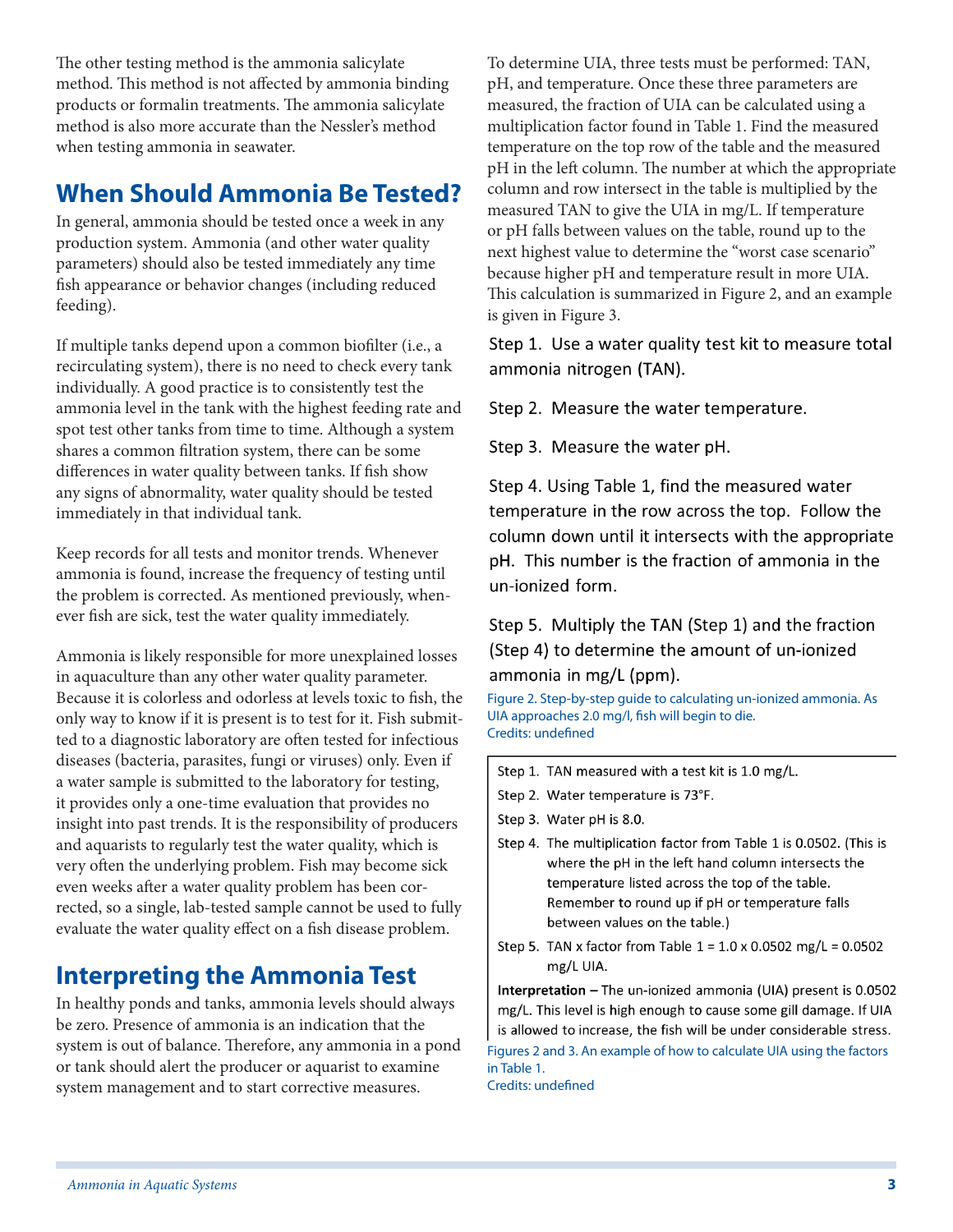Anytime the UIA is higher than 0.05 mg/L, damage to fish tissues can occur. As the concentration rises above 0.05 mg/L, it causes more and more damage. At 2.0 mg/L, sensitive fish will typically die. Even if fish do not die directly from high ammonia levels, they become more susceptible to infectious disease. Again, any ammonia indicates a problem in your system. If you find it, take corrective measures immediately.

## **Management of an Ammonia Problem**

The first thing to do when ammonia is present in a pond or tank is to reduce or stop feeding. Fish may not eat during periods of ammonia stress, and the uneaten feed will only make the situation worse. Reducing or stopping feed for a short period of time (e.g., 1–3 days) will not typically have a negative effect on fish (except fry). Overfeeding is a major cause of high ammonia concentrations, and stopping the feeding will allow the nitrogen cycle to "catch up" with the nutrient load. A 25% to 50% water change will help remove some ammonia, assuming the incoming water source does not contain ammonia. This process is only feasible in tanks or very small ponds, so do not try to solve an ammonia problem in a large pond using this method.

Low levels of dissolved oxygen limit the ability of nitrifying bacteria to convert ammonia and nitrite, so it is important to monitor dissolved oxygen and take steps to increase oxygen if it falls below 5 mg/L

In ponds, the addition of a phosphate fertilizer may help to relieve high TAN levels over a period of days by stimulating phytoplankton growth, which helps remove ammonia from the system; however, it may not help quickly enough in an acute ammonia crisis. Use a 0–20–0 fertilizer at a rate of 40 pounds per acre. It is important not to use a fertilizer that contains nitrogen because nitrogen will add to the problem. If phosphorus is not a limiting factor for algal growth in the pond, the phosphate fertilizer method will not work at all. Similarly, if the pond already has a heavy phytoplankton bloom, fertilizer should not be added.

In tank systems, water changes and the use of ammoniabinding products can alleviate ammonia toxicity in the short term. However, for long-term management, it is best to establish a properly designed and sized biofilter.

In tanks without a biofilter, the producer or aquarist should strongly consider incorporating one. Given the six to eight weeks necessary to establish a biofilter, this will not help in a crisis, but it is a long-term solution to the problem.

Biofilters should be sized appropriately according to feed input.

With the exception of high-flow raceways, such as those used in the salmonid aquaculture industry, many flow-through tank systems do not have sufficient flow to eliminate ammonia adequately, so testing and management of ammonia in these systems is still critical.

Some chemicals used to treat diseases in fish, especially antibiotics, can be detrimental to the nitrifying bacteria in the biofilter. Both ammonia and nitrite levels should be tested more frequently after applying a disease treatment to ensure that the biofilter is still functioning appropriately.

### **Summary**

Ammonia is a major waste product of fish and is also produced as a breakdown of feed and other organics. It can accumulate in aquaculture or aquarium systems, where it will, at the very least, decrease production. It is frequently a stressor that leads to disease, and in other cases it kills fish directly. The only way to detect its presence is to test for it. A fish farmer or aquarist should invest in a dependable water quality test kit, learn how it works, and use it regularly.

Ammonia test kits only measure the total ammonia nitrogen (TAN). When this test indicates a reading above zero, producers or aquarists can determine the amount of the more toxic un-ionized ammonia (UIA) after measuring pH and water temperature. The multiplication factors are found in Table 1, and an example calculation is found in Figure 3. When ammonia is present, the fish in the system should not be fed (or feed should be reduced) until the problem is corrected. In small systems, a water change may help, and in large ponds, a 0–20–0 fertilizer may help.

Test for ammonia regularly and take corrective measures as soon as you detect it. Severe problems may occur when tests are not performed frequently enough. Even after an ammonia problem has been corrected, fish may become sick weeks later. Once fish begin to die, it is difficult to correct an ammonia problem without losing more fish.

# **Recommended**

Fish Health Management Considerations in Recirculating Aquaculture Systems—Part 1: Introduction and General Principles (UF/IFAS Circular 120) [https://edis.ifas.ufl.edu/](https://edis.ifas.ufl.edu/FA099) [FA099](https://edis.ifas.ufl.edu/FA099)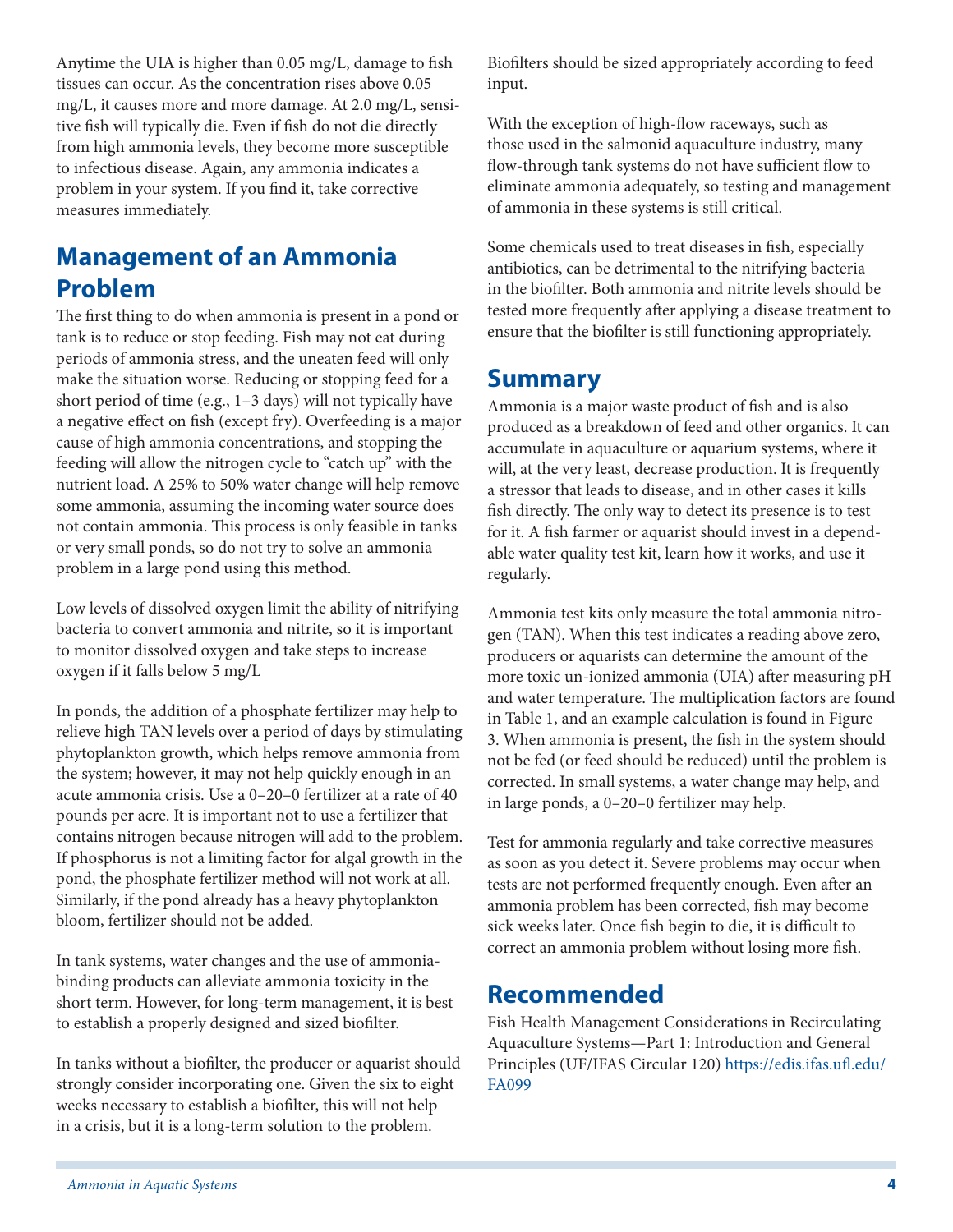Southern Regional Aquaculture Center publications, available at <https://srac.tamu.edu/>

Ammonia in Fish Ponds (SRAC Publication No. 463)

Nitrite in Fish Ponds (SRAC Publication No. 462)

Managing Ammonia in Fish Ponds (SRAC Publication No. 4603)

How to Start a Biofilter (SRAC Publication No. 4502)

Recirculating Aquaculture Tank Production Systems: An Overview of Critical Considerations (SRAC Publication No. 451)

Recirculating Aquaculture Tank Production Systems: Management of Recirculating Systems (SRAC Publication No. 452)

Recirculating Aquaculture Tank Production Systems: A Review of Current Design Practice (SRAC Publication No. 453)

# **Reference**

Emerson, K., R. C. Russo, R. E. Lund, and R. V. Thurston. 1975. "Aqueous Ammonia Equilibrium Calculations: Effects of pH and Temperature." *Journal of the Fisheries Research Board of Canada* 32:2379–2383.